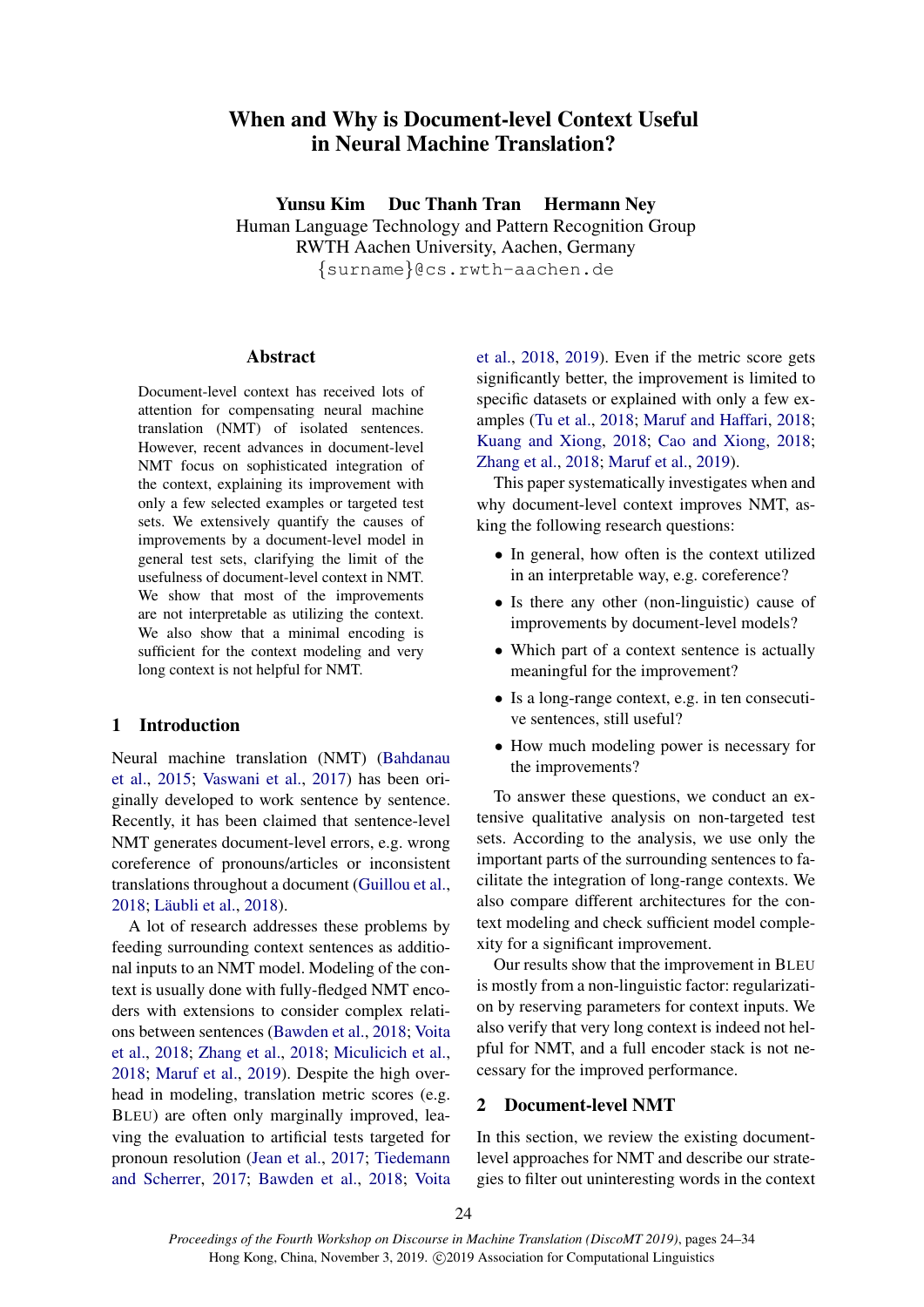input. We illustrate with an example of including one previous source sentence as the documentlevel context, which can be easily generalized also to other context inputs such as target hypotheses [\(Agrawal et al.,](#page-9-10) [2018;](#page-9-10) [Bawden et al.,](#page-9-3) [2018;](#page-9-3) [Voi](#page-10-4)[ta et al.,](#page-10-4) [2019\)](#page-10-4) or decoder states [\(Tu et al.,](#page-10-5) [2018;](#page-10-5) [Maruf and Haffari,](#page-9-7) [2018;](#page-9-7) [Miculicich et al.,](#page-9-4) [2018\)](#page-9-4).

For the notations, we denote a source sentence by  $f$  and its encoded representations by  $H$ . A subscript distinguishes the previous (pre) and current (cur) sentences.  $e_i$  indicates a target token to be predicted at position *i*, and  $e_1^{i-1}$  are already predicted tokens in previous positions. Z denotes encoded representations of a partial target sequence.

# 2.1 Single-Encoder Approach

The simplest method to include context in NMT is to just modify the input, i.e. concatenate surrounding sentences to the current one and put the extended sentence in a normal sentence-to-sentence model [\(Tiedemann and Scherrer,](#page-10-3) [2017;](#page-10-3) [Agrawal](#page-9-10) [et al.,](#page-9-10) [2018\)](#page-9-10). A special token is inserted between context and current sentences to mark sentence boundaries (e.g. \_BREAK\_).

Figure [1](#page-1-0) depicts this approach. Here, a single encoder processes the context and current sentences together as one long input. This requires no change in the model architecture but worsens a fundamental problem of NMT: translating long inputs [\(Koehn and Knowles,](#page-9-11) [2017\)](#page-9-11). Apart from the data scarcity of a higher-dimensional input space, it is difficult to optimize the attention component to the long spans [\(Sukhbaatar et al.,](#page-10-6) [2019\)](#page-10-6).

<span id="page-1-0"></span>

Figure 1: Single-encoder approach.

### 2.2 Multi-Encoder Approach

Alternatively, multi-encoder approaches encode each additional sentence separately. The model learns representations solely of the context sentences which are then integrated into the baseline model architecture. This tackles the integration of additional sentences on the architecture level, in contrast to the single-encoder approach. In the following, we describe two methods of integrating the encoded context sentences. The descriptions below do not depend on specific types of context encoding; one can use recurrent or self-attentive encoders with a variable number of layers, or just word embeddings without any hidden layers on top of them (Section [3.1\)](#page-3-0).

#### <span id="page-1-2"></span>2.2.1 Integration Outside the Decoder

The first method combines encoder representation of all input sentences before being fed to the decoder [\(Maruf and Haffari,](#page-9-7) [2018;](#page-9-7) [Voita et al.,](#page-10-1) [2018;](#page-10-1) [Miculicich et al.,](#page-9-4) [2018;](#page-9-4) [Zhang et al.,](#page-10-2) [2018;](#page-10-2) [Maruf](#page-9-5) [et al.,](#page-9-5) [2019\)](#page-9-5). It attends from the representations of the current sentence  $(H_{cur})$  to those of the previous sentence  $(H_{pre})$ , yielding  $\overline{H}$ . Afterwards, a linear interpolation with gating is applied:

<span id="page-1-3"></span>
$$
g\bar{H} + (1-g)H_{\text{cur}} \tag{1}
$$

where  $g = \sigma(W_g \left[ \bar{H}; H_{\text{cur}} \right] + b_g)$  is gating activation and  $W_g$ ,  $b_g$  are learnable parameters. This type of integration is depicted in Figure [2.](#page-1-1) By using such a gating mechanism, the model is capable of learning how much additional context information shall be included.

<span id="page-1-1"></span>

Figure 2: Multi-encoder approach integrating context outside the decoder.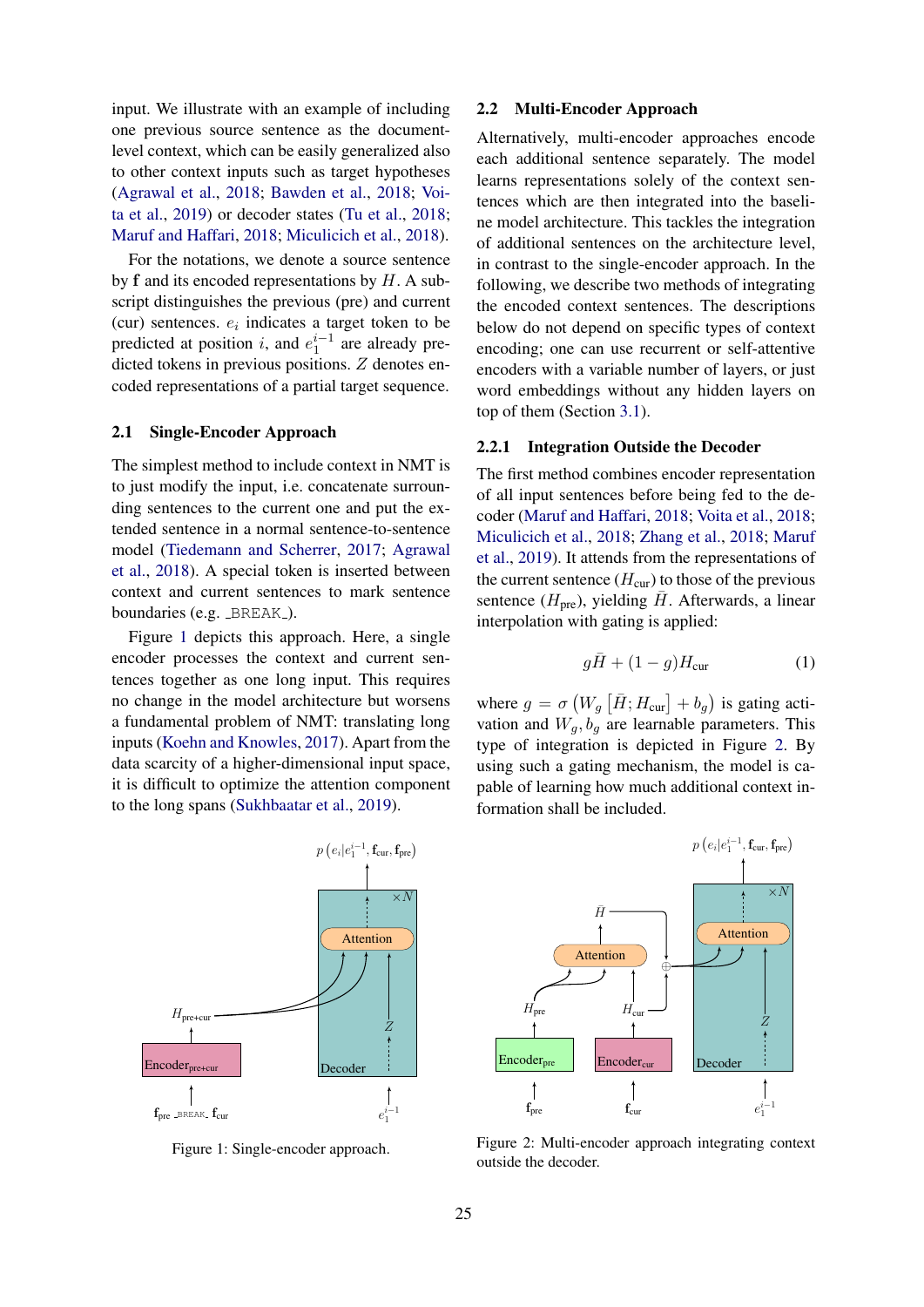#### 2.2.2 Integration Inside the Decoder

Another method integrates the context inside the decoder; the partial target history  $e_1^{i-1}$  is available during the integration. Here, using the (encoded) target history as a query, the decoder attends directly to the context representations. It also has the original attention to the current sentence. Depending on the order of these two attention components, this type of integration has two variants.

Sequential Attentions The first variant is stacking the two attention components, with the output of one component being the query of another [\(Tu et al.,](#page-10-5) [2018;](#page-10-5) [Zhang et al.,](#page-10-2) [2018\)](#page-10-2).

Figure [3](#page-2-0) shows the case when the current sentence is attended by the decoder first, which is then used to attend to the context sentence. This refines the regular attention to the current source sentence with additional context information. The order of the attention components may be switched. To block signals of potentially unimportant context information, a gating mechanism can be employed between the regular and context attention outputs like Section [2.2.1.](#page-1-2)

<span id="page-2-0"></span>

Figure 3: Multi-encoder approach integrating context inside the decoder with sequential attentions.

Parallel Attentions Figure [4](#page-2-1) shows the case when performing the two attention operations in parallel and combining them with a gating afterwards [\(Jean et al.,](#page-9-6) [2017;](#page-9-6) [Cao and Xiong,](#page-9-9) [2018;](#page-9-9) [Kuang and Xiong,](#page-9-8) [2018;](#page-9-8) [Bawden et al.,](#page-9-3) [2018;](#page-9-3) [Sto](#page-10-7)[janovski and Fraser,](#page-10-7) [2018\)](#page-10-7). This method relates document-level context to the target history independently of the current source sentence, and lets the decoding computation faster.

<span id="page-2-1"></span>

Figure 4: Multi-encoder approach integrating context inside the decoder with parallel attentions.

For each category above, we have described a common architecture shared by previous works in that category. There are slight variations but they do not diverge much from our descriptions.

# <span id="page-2-3"></span>2.3 Filtering of Words in the Context

Document-level NMT inherently has heavy computations due to longer inputs and additional processing of context. However, intuitively, not all of the words in the context are actually useful in translating the current sentence. For instance, in most literature, the improvements from using document-level context are explained with coreference, which can be resolved with just nouns, articles, and the conjugated words affected by them.

Under the assumption that we do not need the whole context sentence in document-level NMT, we suggest to retain only the context words that are likely to be useful. This makes the training easier with a smaller input space and less memory requirement. Concretely, we filter out words in the context sentences according to pre-defined word lists or predicted linguistic tags:

- Remove stopwords using a pre-defined list<sup>[1](#page-2-2)</sup>
- Remove  $n \in \mathbb{N}$  most frequent words
- Retain only named entities
- Retain only the words with specific parts-ofspeech (POS) tags

The first method has the same motivation as [Kuang et al.](#page-9-12) [\(2018\)](#page-9-12) to ignore function words. The second method aims to keep infrequent words that

<span id="page-2-2"></span><sup>1</sup> https://github.com/explosion/spaCy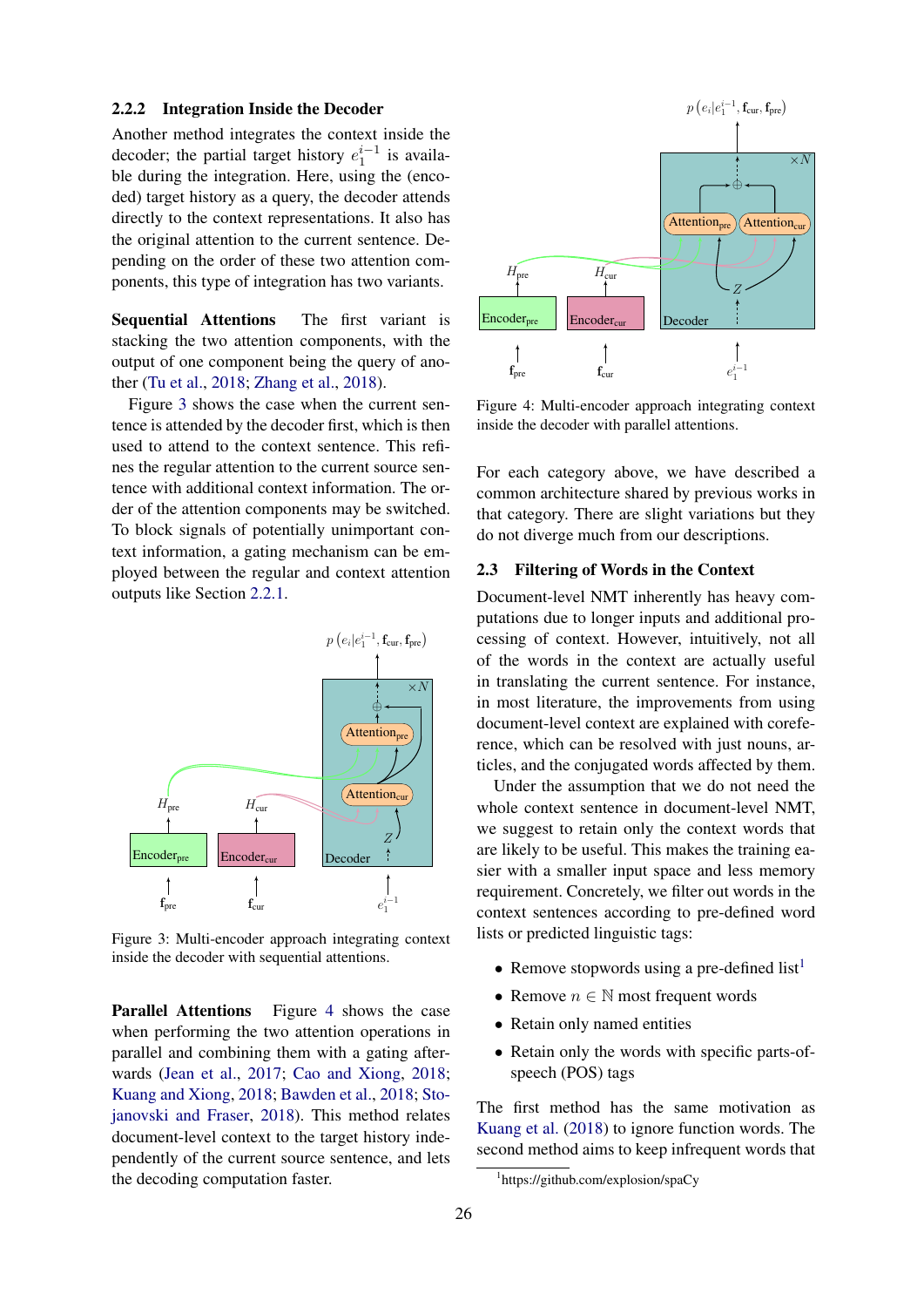<span id="page-3-2"></span>

| Original source               | in recent years, I correctly foresaw that, in the absence of stronger fiscal<br>stimulus (which was not forthcoming in either Europe or the United<br>States), recovery from the Great Recession of 2008 would be slow. |
|-------------------------------|-------------------------------------------------------------------------------------------------------------------------------------------------------------------------------------------------------------------------|
| Remove stopwords              | recent years, I correctly foresaw absence stronger fiscal stimulus (forth-<br>coming Europe United States), recovery Great Recession 2008 slow.                                                                         |
| Remove most frequent<br>words | recent correctly foresaw absence stronger fiscal stimulus forthcoming<br>either States recovery Great Recession 2008 slow                                                                                               |
| Retain named entities         | recent years Europe the United States the Great Recession 2008                                                                                                                                                          |
| Retain specific POS           | years I foresaw the absence stimulus was forthcoming either Europe or<br>the United States recovery the Great Recession 2008 would be                                                                                   |

Table 1: Examples for filtering of words in the context (News Commentary v14 English→German).

are domain-specific or containing gender information. We empirically found that  $n = 150$  works reasonably well. For the last two methods, we use the  $FLAIR<sup>2</sup>$  $FLAIR<sup>2</sup>$  $FLAIR<sup>2</sup>$  [\(Akbik et al.,](#page-9-13) [2018\)](#page-9-13) toolkit. We exclude the tags that are irrelevant to syntax/semantics of the current sentence. The detailed lists of retained tags can be found in the appendix.

The filtering is performed on word level in the preprocessing. When a sentence is completely pruned, we use a special token to denote an empty sentence (e.g. LEMPTY<sub>-</sub>). Table [1](#page-3-2) gives examples of the filtering. We can observe that the original sentence is shortened greatly by removing redundant tokens, but the topic information and the important subjects still remain.

# 3 Experiments

We evaluate the document-level approaches in IWSLT 2017 English→Italian[3](#page-3-3) and WMT 2018 English $\rightarrow$ German<sup>[4](#page-3-4)</sup> translation tasks. We used TED talk or News Commentary v14 dataset as the training data respectively, preprocessed with the-Moses tokenizer<sup>[5](#page-3-5)</sup> and byte pair encoding [\(Senn](#page-10-8)[rich et al.,](#page-10-8) [2016\)](#page-10-8) trained with 32k merge operations jointly for source and target languages. In all our experiments, one previous source sentence was given as the document-level context. A special token was inserted at each document boundary, which was also fed as context input when translating sentences around the boundaries. Detailed corpus statistics are given in Table [2.](#page-3-6)

All experiments were carried out with

SOCKEYE [\(Hieber et al.,](#page-9-14) [2018\)](#page-9-14). We used Adam optimizer [\(Kingma and Ba,](#page-9-15) [2015\)](#page-9-15) with the default parameters. The learning rate was reduced by 30% when the perplexity on a validation set was not improving for four checkpoints. When it did not improve for ten checkpoints, we stopped the training. Batch size was 3k tokens, where the bucketing was done for a tuple of current/context sentence lengths. All other settings follow a 6-layer base Transformer model [\(Vaswani et al.,](#page-10-0) [2017\)](#page-10-0).

In all our experiments, a sentence-level model was pre-trained and used to initialize documentlevel models, which was crucial for the performance. We also shared the source word embeddings over the original and context encoders.

<span id="page-3-6"></span>

|                              |             | en-it en-de |
|------------------------------|-------------|-------------|
| <b>Running Words</b>         |             | 4.3M 8.1M   |
| <b>Sentences</b>             | 227k        | 329k        |
| Documents                    | 2,045 8,891 |             |
| Document Length (avg. #sent) | -111        | 37          |

Table 2: Training data statistics.

#### <span id="page-3-0"></span>3.1 Model Comparison

Model Architecture Firstly, we compare the performance of existing single-encoder and multiencoder approaches (Table [3\)](#page-4-0). For each category of document-level methods (Section [2\)](#page-0-0), we test one representative architecture (Figures [2,](#page-1-1) [3,](#page-2-0) [4\)](#page-2-1) which encompasses all existing work in that category except slight variations. The tested methods are equal or closest to:

• Single-Encoder: [Agrawal et al.](#page-9-10) [\(2018\)](#page-9-10)

<span id="page-3-1"></span><sup>2</sup> https://github.com/zalandoresearch/flair

<span id="page-3-3"></span><sup>3</sup> https://sites.google.com/site/iwsltevaluation2017

<span id="page-3-4"></span><sup>4</sup> https://www.statmt.org/wmt18/translation-task.html

<span id="page-3-5"></span><sup>5</sup> http://www.statmt.org/moses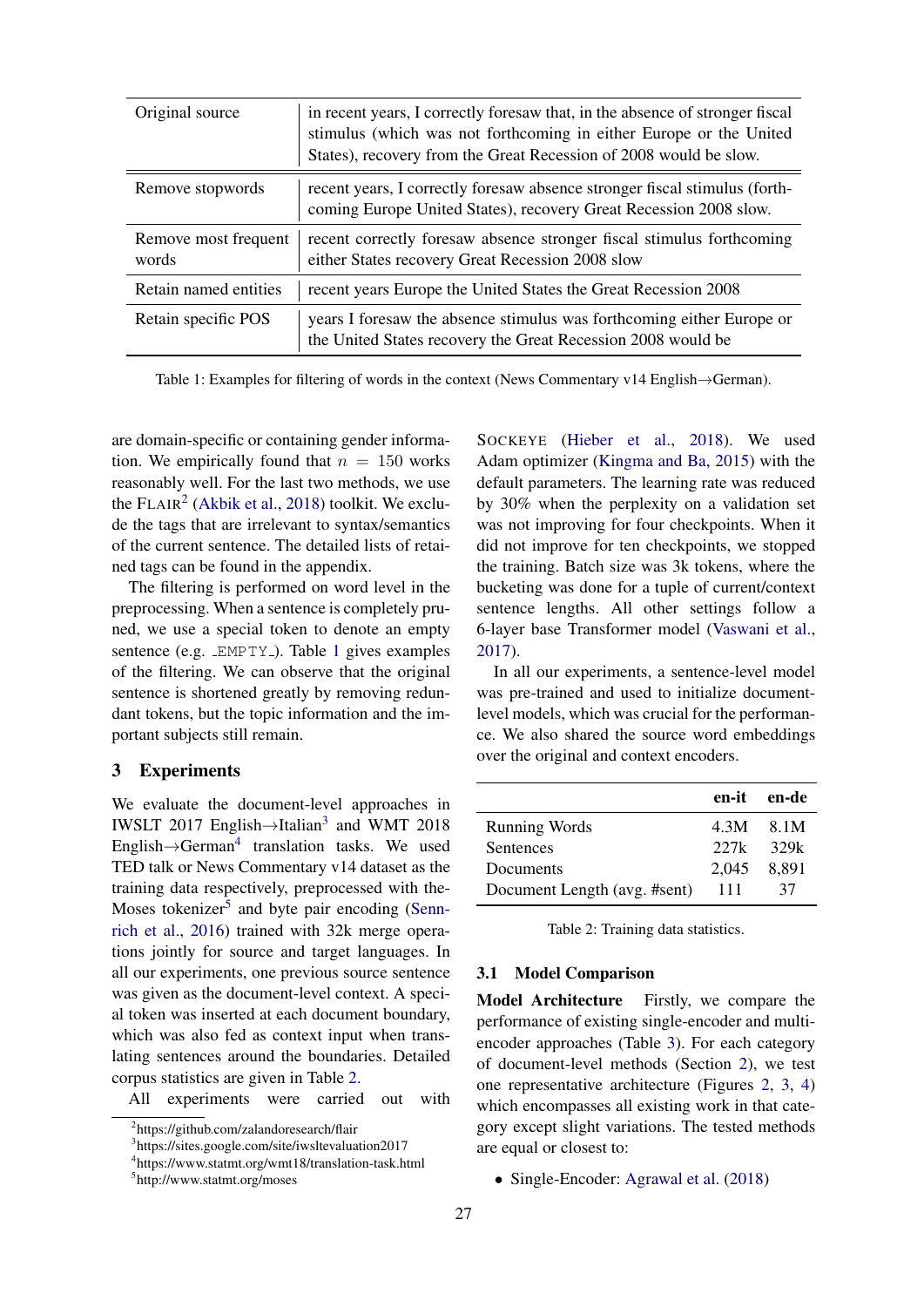<span id="page-4-0"></span>

|                       | Context Encoder    |                             | en-it                  |                        | en-de                                          |      |
|-----------------------|--------------------|-----------------------------|------------------------|------------------------|------------------------------------------------|------|
| Approach              | Architecture       | #layers                     | BLEU $\lceil\% \rceil$ | TER $\lceil \% \rceil$ | BLEU $\lceil \% \rceil$ TER $\lceil \% \rceil$ |      |
| <b>Baseline</b>       | ٠                  |                             | 31.4                   | 56.1                   | 28.9                                           | 61.8 |
| Single-Encoder        | <b>Transformer</b> | 6                           | 31.5                   | 57.2                   | 28.9                                           | 61.4 |
| Multi-Encoder (Out.)  | <b>Transformer</b> | 6                           | 31.3                   | 56.1                   | 29.1                                           | 61.4 |
| Multi-Encoder (Seq.)  | <b>Transformer</b> | 6                           | 32.6                   | 55.2                   | 29.9                                           | 60.7 |
|                       |                    | 6                           | 32.7                   | 54.7                   | 30.1                                           | 60.3 |
| Multi-Encoder (Para.) | <b>Transformer</b> | $\mathcal{D}_{\mathcal{A}}$ | 32.6                   | 55.2                   | 30.2                                           | 60.5 |
|                       |                    |                             | 32.2                   | 55.8                   | 30.0                                           | 60.4 |
|                       | Word Embedding     | $\cdot$                     | 32.5                   | 54.8                   | 30.3                                           | 59.9 |

Table 3: Comparison of document-level model architectures and complexity.

- Integration outside the decoder: [Voita et al.](#page-10-1) [\(2018\)](#page-10-1) without sharing the encoder hidden layers over current/context sentences
- Integration inside the decoder
	- Sequential attention: Decoder integration of [Zhang et al.](#page-10-2) [\(2018\)](#page-10-2) with the order of attentions (current/context) switched
	- Parallel attention: Gating version of [Ba](#page-9-3)[wden et al.](#page-9-3) [\(2018\)](#page-9-3)

The training of the single-encoder method was quite unstable. It took about twice as long as other document-level models, yet yielding no improvements, which is consistent with [Kuang and Xiong](#page-9-8) [\(2018\)](#page-9-8). Longer inputs make the encoder-decoder attention widely scattered and harder to optimize. We might need larger training data, massive pre-training, and much larger batches to train the single-encoder approach effectively [\(Junczys-](#page-9-16)[Dowmunt,](#page-9-16) [2019\)](#page-9-16); however, these conditions are often not realistic.

For the multi-encoder models, if the context is integrated outside the decoder ("Out."), it barely improves upon the baseline. By letting the decoder directly access context sentences with a separate attention component, they all outperform the single-encoder method, improving the sentencelevel baseline up to +1.4% BLEU and -1.9% TER. Particularly, when attending to current and context sentences in parallel ("Para."), it provides more flexible and selective information flow from multiple source sentences to the decoder, thus producing better results than the sequential attentions ("Seq.").

Model Complexity In the linguistic sense, surrounding sentences are useful in translating the current sentence mostly by providing case distinctions of nouns or topic information (Section [4\)](#page-5-0). The sequential relation of tokens in the surrounding sentences is important for neither of them. Therefore we investigate how many levels of sequential encoding is actually needed for the improvement by the context. From a 6-layer Transformer encoder, we gradually reduce the model complexity of the context encoder: 2-layer, 1-layer, and only using word embeddings without any sequential encoding. We remove positional encoding [\(Vaswani et al.,](#page-10-0) [2017\)](#page-10-0) when we encode only with word embeddings.

The results are shown in the lower part of Table [3.](#page-4-0) Context encoding without any sequential modeling (the last row) shows indeed comparable performance to using a full 6-layer encoder. This simplified encoding eases the memoryintensive document-level training by having 22% fewer model parameters, which allows us to adopt a larger batch size without accumulating gradients. For the remainder of this paper, we stick to using the multi-encoder approach with parallel attention components in the decoder and restricting the context encoding to only word embeddings.

# <span id="page-4-1"></span>3.2 Filtering Words in the Context

To make the context modeling even lighter, we analyze the effectiveness of the filtered context (Section [2.3\)](#page-2-3) in Table [4.](#page-5-1) All filtering methods shrink the context input drastically without a significant loss of performance. Each method has its own motivation to retain only useful tokens in the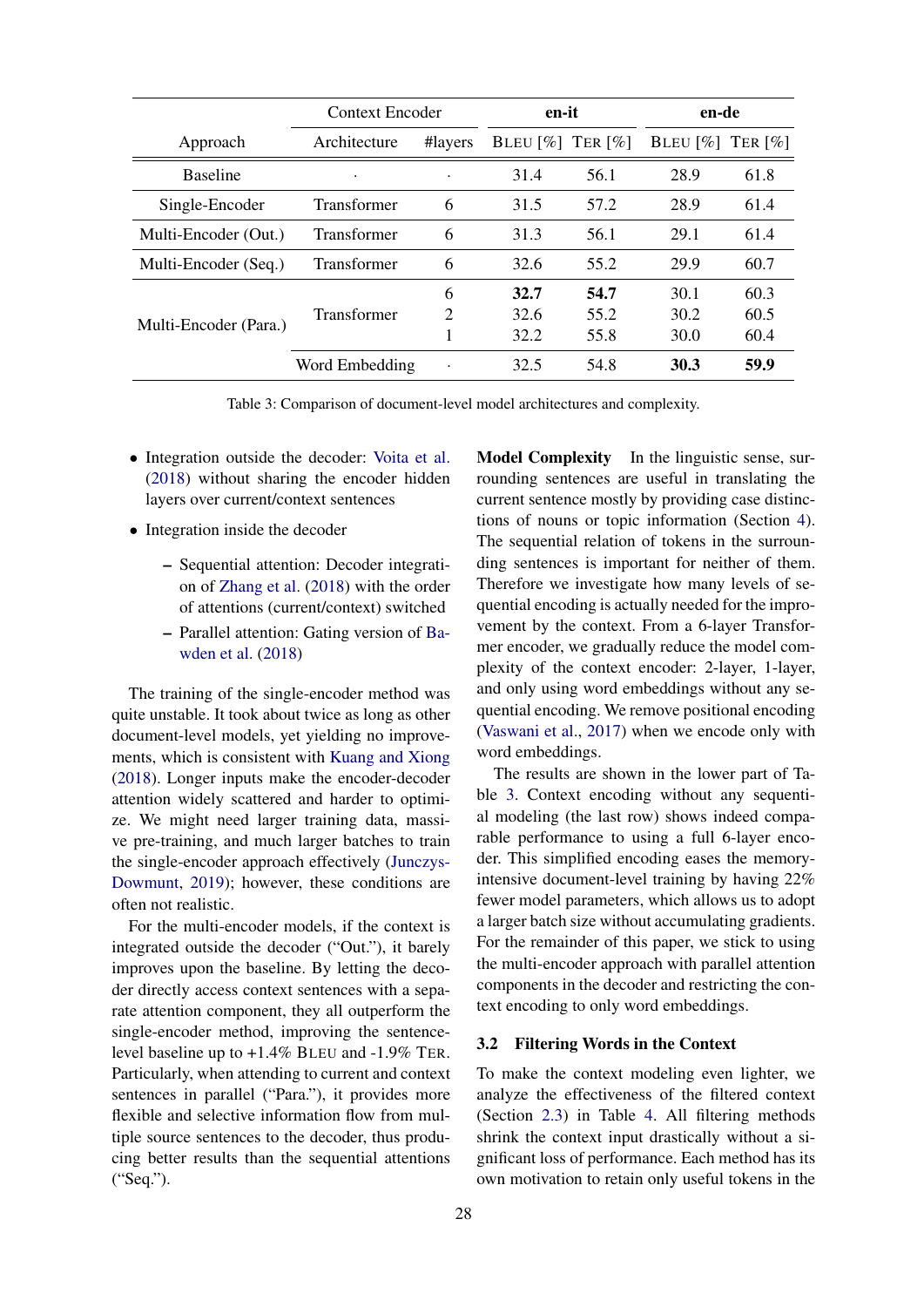<span id="page-5-1"></span>

|                            | en-it                                        |      | en-de                                        |      |         |
|----------------------------|----------------------------------------------|------|----------------------------------------------|------|---------|
| Context sentence           | BLEU $\lceil\% \rceil$ TER $\lceil\% \rceil$ |      | BLEU $\lceil\% \rceil$ TER $\lceil\% \rceil$ |      | #tokens |
| None                       | 31.4                                         | 56.1 | 28.9                                         | 61.8 |         |
| Full sentence              | 32.5                                         | 54.8 | 30.3                                         | 59.9 | $100\%$ |
| Remove stopwords           | 32.2                                         | 55.2 | 30.3                                         | 59.9 | 63%     |
| Remove most frequent words | 32.1                                         | 55.6 | 30.2                                         | 60.2 | 51%     |
| Retain only named entities | 32.3                                         | 55.4 | 30.3                                         | 60.3 | 13%     |
| Retain specific POS        | 32.5                                         | 55.2 | 30.4                                         | 60.0 | 59%     |

Table 4: Comparison of context word filtering methods.

<span id="page-5-2"></span>

Figure 5: Translation performance as a function of document-level context length (in the number of sentences).

context; the results show that they are all reasonable in practice. In particular, using only named entities as context input, we achieve the same level of improvement with only 13% of tokens in the full context sentences. By filtering words in the context sentences, we can use more examples in each batch for a robust training.

### 3.3 Context Length

Filtered context inputs (Section [3.2\)](#page-4-1) with a minimal encoding (Section [3.1\)](#page-3-0) make it also feasible to include much longer context without much difficulty. Most of previous works on documentlevel NMT have not examined context inputs longer than three sentences.

Figure [5](#page-5-2) shows the translation performance with an increasing number of context sentences. If we concatenate full context sentences (plain curves), the performance deteriorates severely. We found that it is hard to fit such long sequences in memory as the training becomes very erratic.

The training is much more stable with filtered context; the dashed/dotted curves do not drop significantly even when using 20 context sentences. In the English→Italian task, the performance slightly improves up to 15 context sentences. In the English→German task, there is no improvement by extending the context length over 5 sentences. This discrepancy can be explained with document lengths in each dataset (Table [2\)](#page-3-6). The TED talk corpus for English→Italian has much longer documents, thus it is probable to benefit from larger context windows. However, in general we observe only marginal improvements by enlarging the context length to more than one sentence, as seen also in [Bawden et al.](#page-9-3) [\(2018\)](#page-9-3), [Micu](#page-9-4)[licich et al.](#page-9-4) [\(2018\)](#page-9-4), or [Zhang et al.](#page-10-2) [\(2018\)](#page-10-2).

### <span id="page-5-0"></span>4 Analysis

Simplifying the context encoder (Section [3.1\)](#page-3-0) and filtering the context input (Section [3.2\)](#page-4-1) are both inspired by the intuition that only a small part of the context is useful for NMT. In order to verify this intuition rigorously, we conduct an extensive analysis on how document-level context helps the translation process, manually checking every output of sentence-level/document-level NMT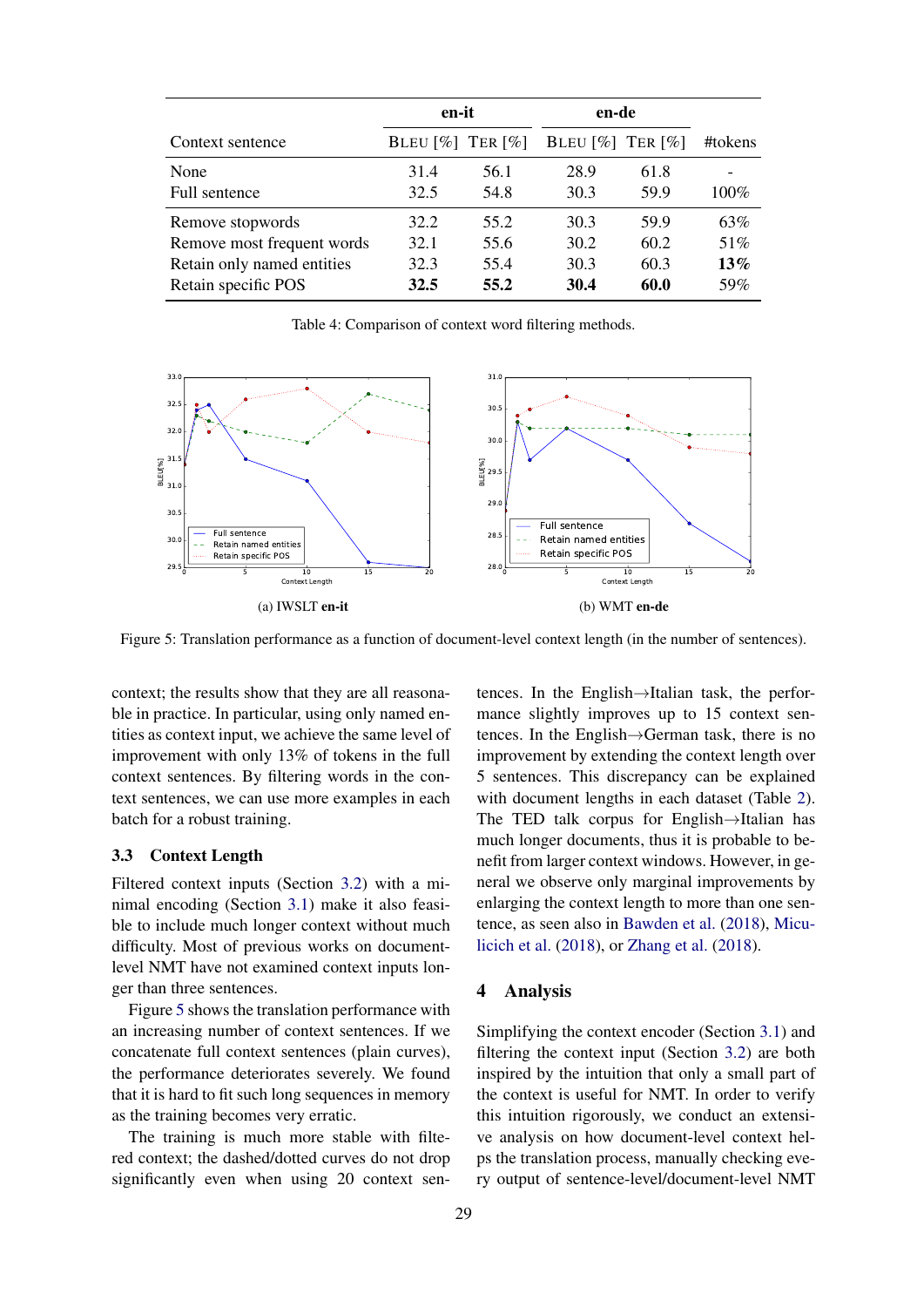models; automatic metrics are inherently not suitable for distinguishing document-level behavior. Our analysis is not constrained to certain discourse phenomena which are favored in evaluating document-level models. We quantify various causes of the improvements 1) regardless of its linguistic interpretability and 2) in a realistic scenario where not all the test examples require documentlevel context. Here are the steps we take:

- 1. Translate a test set with a sentence-level baseline and a document-level model.
- 2. Compute per-sentence TER scores of outputs from both models.
- 3. Select those cases where the document-level model improves the per-sentence TER over the sentence-level baseline.
- 4. Examine each case of 3 by looking at:
	- Source, context, and translation outputs
	- Attention distribution over the context tokens for each target token: averaged over all decoder layers/heads
	- Gating activation (Equation [1\)](#page-1-3)
- 5. Classify each case into "coreference", "topicaware lexical choice", or "not interpretable".

Statistics of each category on the test sets are reported in Table [5.](#page-6-0) The manual inspection of translation outputs is done by a native-level speaker of Italian or German, respectively.

Only a couple of cases belong to coreference, which is ironically the most advocated improvement in the literature on document-level NMT. One of them is shown in Table [6a.](#page-7-0) In the document-level NMT, the English word "said" is translated to a correct conjugation of "sagen" (= say) for the third person noun "der Präsident"  $(=$ the President). This can be explained by the high attention energy on "Trump" (Figure [7a\)](#page-7-1) in the context sentence.

Another interpretable cause is topic-aware lexical choice (Table [6b\)](#page-7-0). The document-level model actively attends to "seized" and "cocaine" in the context sentence (Figure [7b\)](#page-7-1), and does not miss the source word "raids" in the translation ("Razzien"). When it corrects the translation of polysemous words, it is related to word sense disambiguation [\(Gonzales et al.,](#page-9-17) [2017;](#page-9-17) [Marvin and Koehn,](#page-9-18) [2018;](#page-9-18) [Pu et al.,](#page-9-19) [2018\)](#page-9-19). This category includes also a coherence of text style in the translation outputs, depending on the context topic.

<span id="page-6-0"></span>

|                            | #cases |                |  |
|----------------------------|--------|----------------|--|
| Category                   |        | en-it en-de    |  |
| Coreference                | 21     | $\overline{2}$ |  |
| Topic-aware lexical choice | 66     | 33             |  |
| Not interpretable          |        | 292 1,211      |  |
| <b>Total TER improved</b>  |        | 379 1,246      |  |
| Total                      |        | 1.147 2.998    |  |

Table 5: Causes of improvements by document-level context.

We found that only 7.5% of the TER-improved cases can be interpreted as utilizing documentlevel context. The other cases are mostly general improvements in adequacy or fluency which are not related to the given context. Table [6c](#page-7-0) shows such an example. It improves the translation by a long-range reordering and rephrasing some nouns, whose clues do not exist in the previous source sentence. Its attention distribution over the context words is totally random and blurry (Figure [7c\)](#page-7-1).

A possible reason for the non-interpretable improvements is regularization of the model, since the training data of our experiments are relatively small. Figure [6](#page-6-1) shows that, for most of the improved cases, the model has non-negligible gating activation towards document-level context, even if the output seems not to benefit from the context. It means that, when combining the encoded representations of context/current sentences, the model can reserve some of its capacity to the information from context inputs. This might effectively mitigate overfitting to the given training data.

<span id="page-6-1"></span>

Figure 6: Gating activation for all TER-improved cases of the English→German task, averaged over all layers and target positions.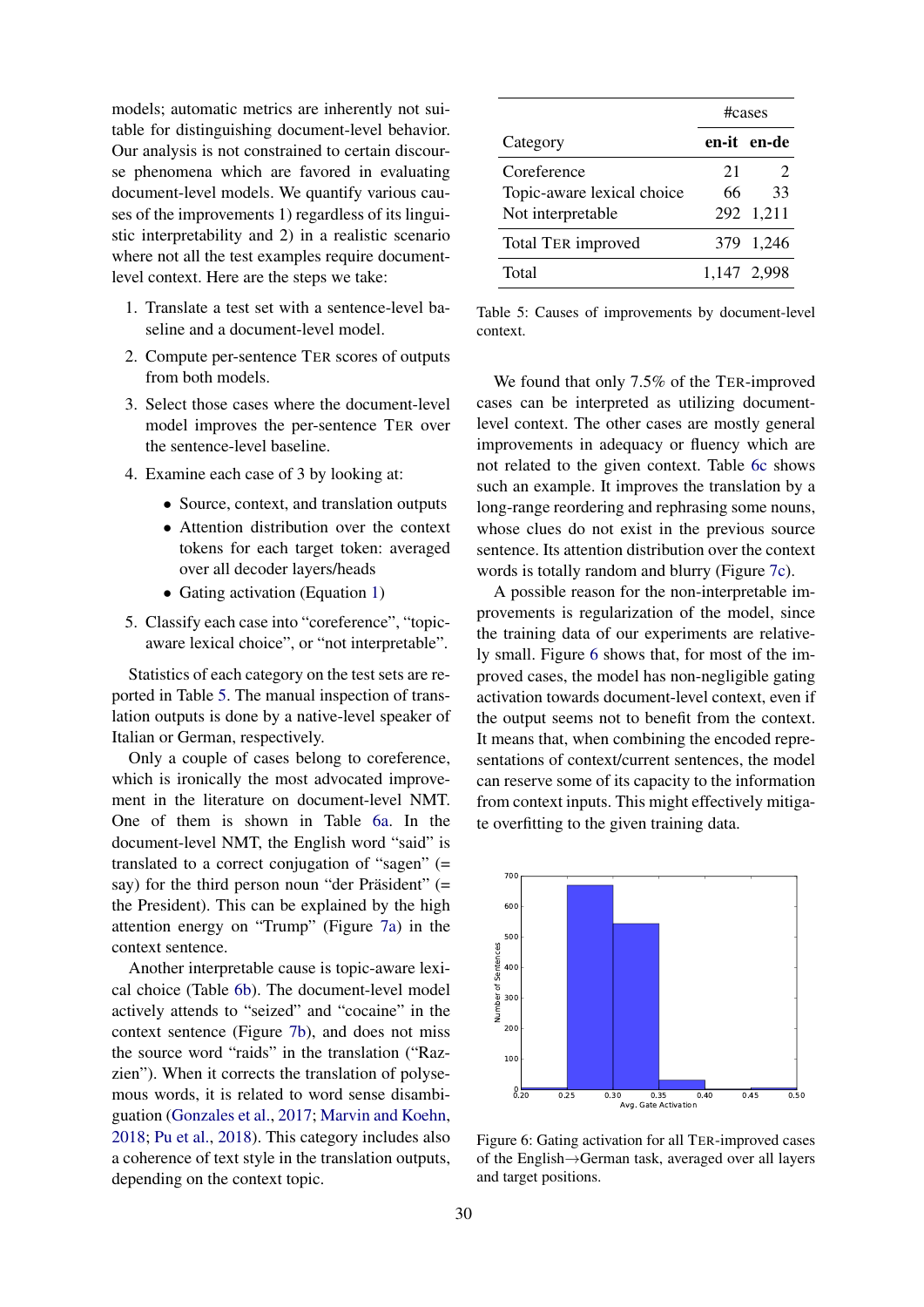<span id="page-7-0"></span>

| <b>Previous src</b><br><b>Current src</b> | inside the White House, Trump addressed Sikorsky representatives, joking with the<br>media about his own fleet of company products.<br>"I know Sikorsky very well," the President said, "I have three of them."                                |
|-------------------------------------------|------------------------------------------------------------------------------------------------------------------------------------------------------------------------------------------------------------------------------------------------|
| <b>Reference</b><br>Doc-level hyp         | "ich kenne Sikorsky sehr gut", sagte der Präsident, "ich habe drei davon."<br>Sent-level hyp "ich kenne Sikorsky sehr gut", so der Präsident, "habe drei davon."<br>"ich kenne Sikorsky sehr gut," sagte der Präsident, "ich habe drei davon". |
|                                           | (a) Coreference                                                                                                                                                                                                                                |
| <b>Previous src</b>                       | in addition, officials seized large quantities of marijuana and cocaine, firearms and<br>several hundred thousand euros.                                                                                                                       |
| <b>Current src</b>                        | at simultaneous raids in Italy, two people were detained.                                                                                                                                                                                      |
| <b>Reference</b><br>Doc-level hyp         | bei zeitgleichen Razzien in Italien wurden zwei Personen festgenommen.<br>Sent-level hyp gleichzeitig wurden in Italien zwei Personen verhaftet.<br>bei gleichzeitigen Razzien in Italien wurden zwei Menschen inhaftiert.                     |
|                                           | (b) Topic-aware lexical choice                                                                                                                                                                                                                 |
| <b>Previous src</b><br><b>Current src</b> | other cities poach good officials and staff members and offer attractive conditions.<br>the talk is of a downright "contest between public employers".                                                                                         |
| <b>Reference</b><br>Sent-level hyp        | die Rede ist von einem regelrechten "Wettbewerb der öffentlichen Arbeitgeber".<br>das Gerede ber einen "Wettkampf zwischen öffentlichen Arbeitgebern" ist von einem<br>Gerechtigkeitstreit.                                                    |
| Doc-level hyp                             | die Rede ist von einem herben "Wettbewerb zwischen öffentlichen Arbeitgebern".                                                                                                                                                                 |

(c) Not interpretable

Table 6: Example translation outputs for each analysis category (WMT English→German newstest2018).

<span id="page-7-1"></span>

Figure 7: Attention distribution over context words from target hypothesis.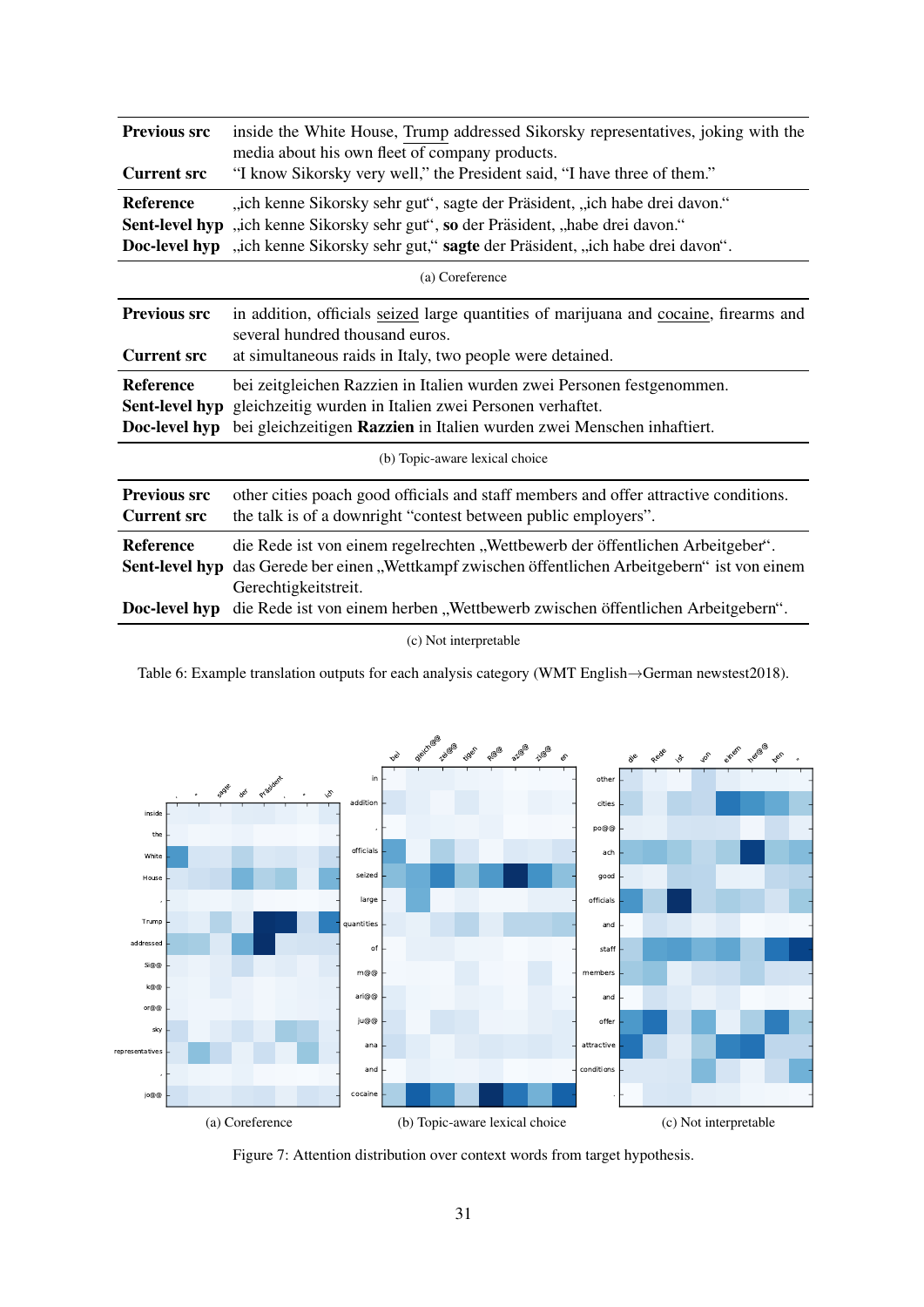<span id="page-8-0"></span>

|                     |                                  | BLEU $[\%]$  |              |  |
|---------------------|----------------------------------|--------------|--------------|--|
| Condition           | System                           |              | en-it en-de  |  |
| Dropout 0.1         | Sentence-level<br>Document-level | 31.4<br>32.5 | 28.9<br>30.3 |  |
| Dropout 0.3         | Sentence-level<br>Document-level | 33.7<br>33.5 | 32.3<br>32.0 |  |
| Large training data | Sentence-level<br>Document-level |              | 40.2<br>39.9 |  |

Table 7: Sentence-level vs. document-level translation performance in different data/training conditions.

We argue that the linguistic improvements with document-level NMT have been sometimes oversold, and the document-level components should be tested on top of a well-regularized NMT system. In our experiments, we obtain a much stronger sentence-level baseline by applying a simple regularization (dropout), which the documentlevel model cannot outperform (Table [7\)](#page-8-0).

On a larger scale, we also built a sentencelevel model with all parallel training data available for the WMT 2019 task and fine-tuned only with document-level data (Europarl, News Commentary, newstest2008-2014/2016). The document-level training does not give any improvement in BLEU (last two rows of Table [7\)](#page-8-0). There may exist document-level improvements which are not highlighted by the automatic metrics, but the amount of such improvements must be very small without a clear gain in BLEU or TER.

# 5 Conclusion

In this work, we critically investigate the advantages of document-level NMT with a thorough qualitative analysis and expose the limit of its improvements in terms of context length and model complexity. Regarding the questions asked in Section [1,](#page-0-1) our answers are:

- In general, document-level context is utilized rarely in an interpretable way.
- We conjecture that a dominant cause of the improvements by document-level NMT is actually the regularization of the model.
- Not all of the words in the context are used in the model; we leave out redundant tokens without loss of performance.
- A long-range context gives only marginal additional improvements.
- Word embeddings are sufficient to model document-level context.

For a fair evaluation of document-level NMT methods, we argue that one should make a sentence-level NMT baseline as strong as possible first, i.e. by using more data or applying proper regularization. This will get rid of by-product improvements from additional information flows and help to focus only on document-level errors in translation. In this condition, we show that document-level NMT can barely improve translation metric scores against such strong baselines. Targeted test sets [\(Bawden et al.,](#page-9-3) [2018;](#page-9-3) [Voi](#page-10-4)[ta et al.,](#page-10-4) [2019\)](#page-10-4) might be helpful here to emphasize the document-level improvements. However, one should bear in mind that a big improvement in such test sets may not carry over to practical scenarios with general test sets, where the number of document-level errors in translation is inherently small.

Given these conclusions, a future research direction would be building a lightweight postediting model to correct only document-level errors, not complicating the sentence-level model too much for a very limited amount of documentlevel improvements. To strengthen our arguments, we also plan to conduct the same qualitative analysis on other types of context inputs (e.g. translation history) and different domains.

Our implementation of document-level NMT methods is publicly available on the web.<sup>[6](#page-8-1)</sup>

# Acknowledgments



This work has received funding from the European Research Council (ERC) (under the Euro-

pean Union's Horizon 2020 research and innovation programme, grant agreement No 694537, project "SEQCLAS"). The work reflects only the authors' views and none of the funding agencies is responsible for any use that may be made of the information it contains.

The authors thank Tina Raissi for analyzing English→Italian translations.

<span id="page-8-1"></span><sup>6</sup>[https://github.com/ducthanhtran/](https://github.com/ducthanhtran/sockeye_document_context) [sockeye\\_document\\_context](https://github.com/ducthanhtran/sockeye_document_context)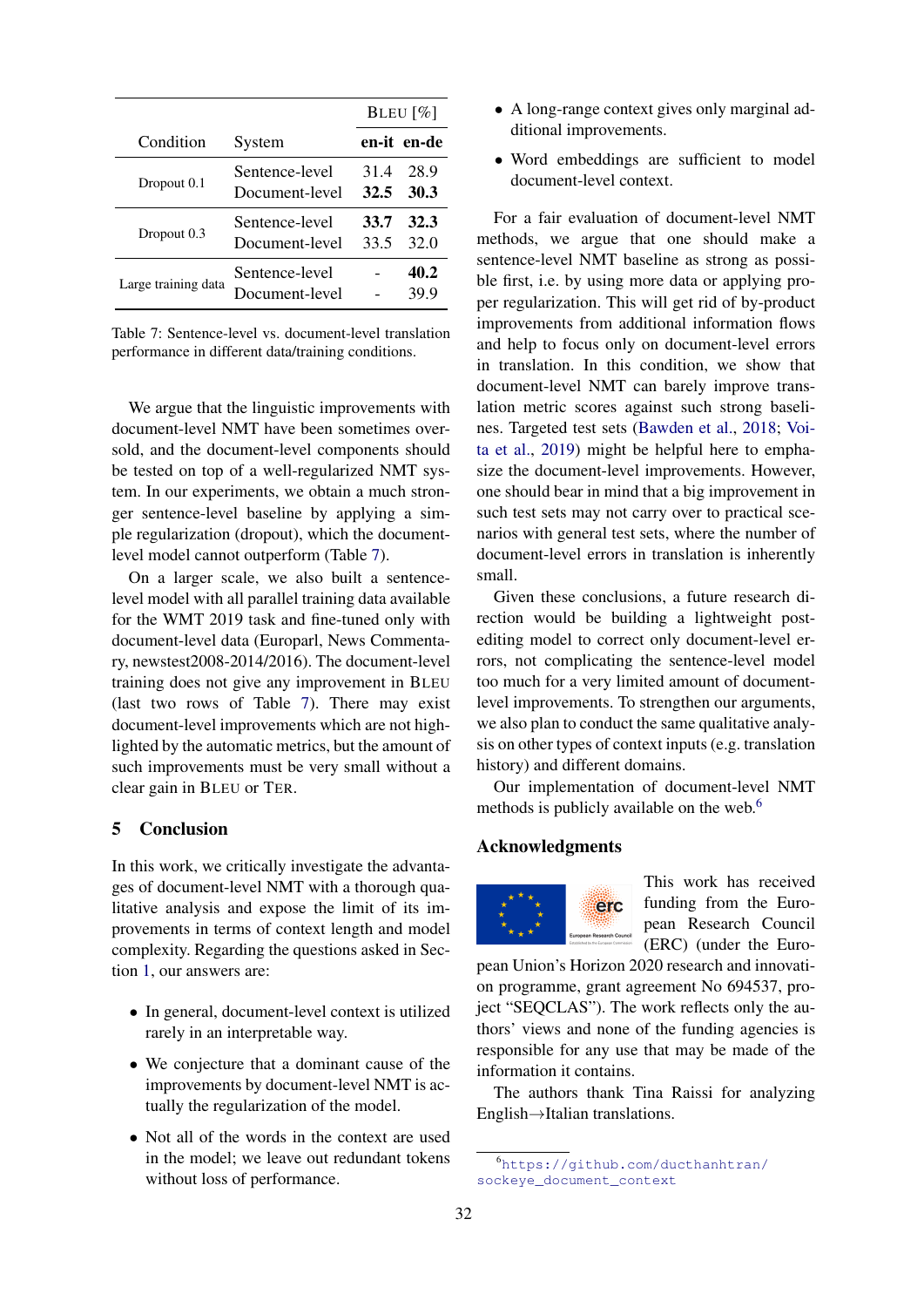### References

- <span id="page-9-10"></span>Ruchit Rajeshkumar Agrawal, Marco Turchi, and Matteo Negri. 2018. Contextual handling in neural machine translation: Look behind, ahead and on both sides. In *21st Annual Conference of the European Association for Machine Translation*, pages 11–20.
- <span id="page-9-13"></span>Alan Akbik, Duncan Blythe, and Roland Vollgraf. 2018. Contextual string embeddings for sequence labeling. In *Proceedings of the 27th International Conference on Computational Linguistics, COLING 2018, Santa Fe, New Mexico, USA, August 20-26, 2018*, pages 1638–1649.
- <span id="page-9-0"></span>Dzmitry Bahdanau, Kyunghyun Cho, and Yoshua Bengio. 2015. Neural machine translation by jointly learning to align and translate. In *3rd International Conference on Learning Representations, ICLR 2015, San Diego, CA, USA, May 7-9, 2015, Conference Track Proceedings*.
- <span id="page-9-3"></span>Rachel Bawden, Rico Sennrich, Alexandra Birch, and Barry Haddow. 2018. Evaluating discourse phenomena in neural machine translation. In *Proceedings of the 2018 Conference of the North American Chapter of the Association for Computational Linguistics: Human Language Technologies, Volume 1 (Long Papers)*, pages 1304–1313.
- <span id="page-9-9"></span>Qian Cao and Deyi Xiong. 2018. Encoding gated translation memory into neural machine translation. In *Proceedings of the 2018 Conference on Empirical Methods in Natural Language Processing*, pages 3042–3047.
- <span id="page-9-17"></span>Annette Rios Gonzales, Laura Mascarell, and Rico Sennrich. 2017. Improving word sense disambiguation in neural machine translation with sense embeddings. In *Proceedings of the Second Conference on Machine Translation*, pages 11–19.
- <span id="page-9-1"></span>Liane Guillou, Christian Hardmeier, Ekaterina Lapshinova-Koltunski, and Sharid Loáiciga. 2018. A pronoun test suite evaluation of the english– german mt systems at wmt 2018. In *Proceedings of the Third Conference on Machine Translation: Shared Task Papers*, pages 570–577.
- <span id="page-9-14"></span>Felix Hieber, Tobias Domhan, Michael Denkowski, David Vilar, Artem Sokolov, Ann Clifton, and Matt Post. 2018. The sockeye neural machine translation toolkit at AMTA 2018. In *Proceedings of the 13th Conference of the Association for Machine Translation in the Americas, AMTA 2018, Boston, MA, USA, March 17-21, 2018 - Volume 1: Research Papers*, pages 200–207.
- <span id="page-9-6"></span>Sebastien Jean, Stanislas Lauly, Orhan Firat, and Kyunghyun Cho. 2017. Does neural machine translation benefit from larger context? *arXiv preprint arXiv:1704.05135*.
- <span id="page-9-16"></span>Marcin Junczys-Dowmunt. 2019. Microsoft translator at wmt 2019: Towards large-scale document-level neural machine translation. In *Proceedings of the*

*Fourth Conference on Machine Translation (WMT), Volume 2: Shared Task Papers*, pages 424–432, Florence, Italy.

- <span id="page-9-15"></span>Diederik P. Kingma and Jimmy Ba. 2015. Adam: A method for stochastic optimization. In *3rd International Conference on Learning Representations, ICLR 2015, San Diego, CA, USA, May 7-9, 2015, Conference Track Proceedings*.
- <span id="page-9-11"></span>Philipp Koehn and Rebecca Knowles. 2017. Six challenges for neural machine translation. In *Proceedings of the First Workshop on Neural Machine Translation*, pages 28–39.
- <span id="page-9-8"></span>Shaohui Kuang and Deyi Xiong. 2018. Fusing recency into neural machine translation with an intersentence gate model. In *Proceedings of the 27th International Conference on Computational Linguistics*, pages 607–617.
- <span id="page-9-12"></span>Shaohui Kuang, Deyi Xiong, Weihua Luo, and Guodong Zhou. 2018. Modeling coherence for neural machine translation with dynamic and topic caches. In *Proceedings of the 27th International Conference on Computational Linguistics*, pages 596–606.
- <span id="page-9-2"></span>Samuel Läubli, Rico Sennrich, and Martin Volk. 2018. Has machine translation achieved human parity? a case for document-level evaluation. In *Proceedings of the 2018 Conference on Empirical Methods in Natural Language Processing*, pages 4791–4796.
- <span id="page-9-7"></span>Sameen Maruf and Gholamreza Haffari. 2018. Document context neural machine translation with memory networks. In *Proceedings of the 56th Annual Meeting of the Association for Computational Linguistics (Volume 1: Long Papers)*, pages 1275–1284.
- <span id="page-9-5"></span>Sameen Maruf, André FT Martins, and Gholamreza Haffari. 2019. Selective attention for context-aware neural machine translation. In *Proceedings of the 2019 Conference of the North American Chapter of the Association for Computational Linguistics: Human Language Technologies, Volume 1 (Long and Short Papers)*, pages 3092–3102.
- <span id="page-9-18"></span>Rebecca Marvin and Philipp Koehn. 2018. Exploring word sense disambiguation abilities of neural machine translation systems (non-archival extended abstract). In *Proceedings of the 13th Conference of the Association for Machine Translation in the Americas (Volume 1: Research Papers)*, pages 125–131.
- <span id="page-9-4"></span>Lesly Miculicich, Dhananjay Ram, Nikolaos Pappas, and James Henderson. 2018. Document-level neural machine translation with hierarchical attention networks. In *Proceedings of the 2018 Conference on Empirical Methods in Natural Language Processing*, pages 2947–2954.
- <span id="page-9-19"></span>Xiao Pu, Nikolaos Pappas, James Henderson, and Andrei Popescu-Belis. 2018. Integrating weakly supervised word sense disambiguation into neural machine translation. *Transactions of the Association for Computational Linguistics*, 6:635–649.